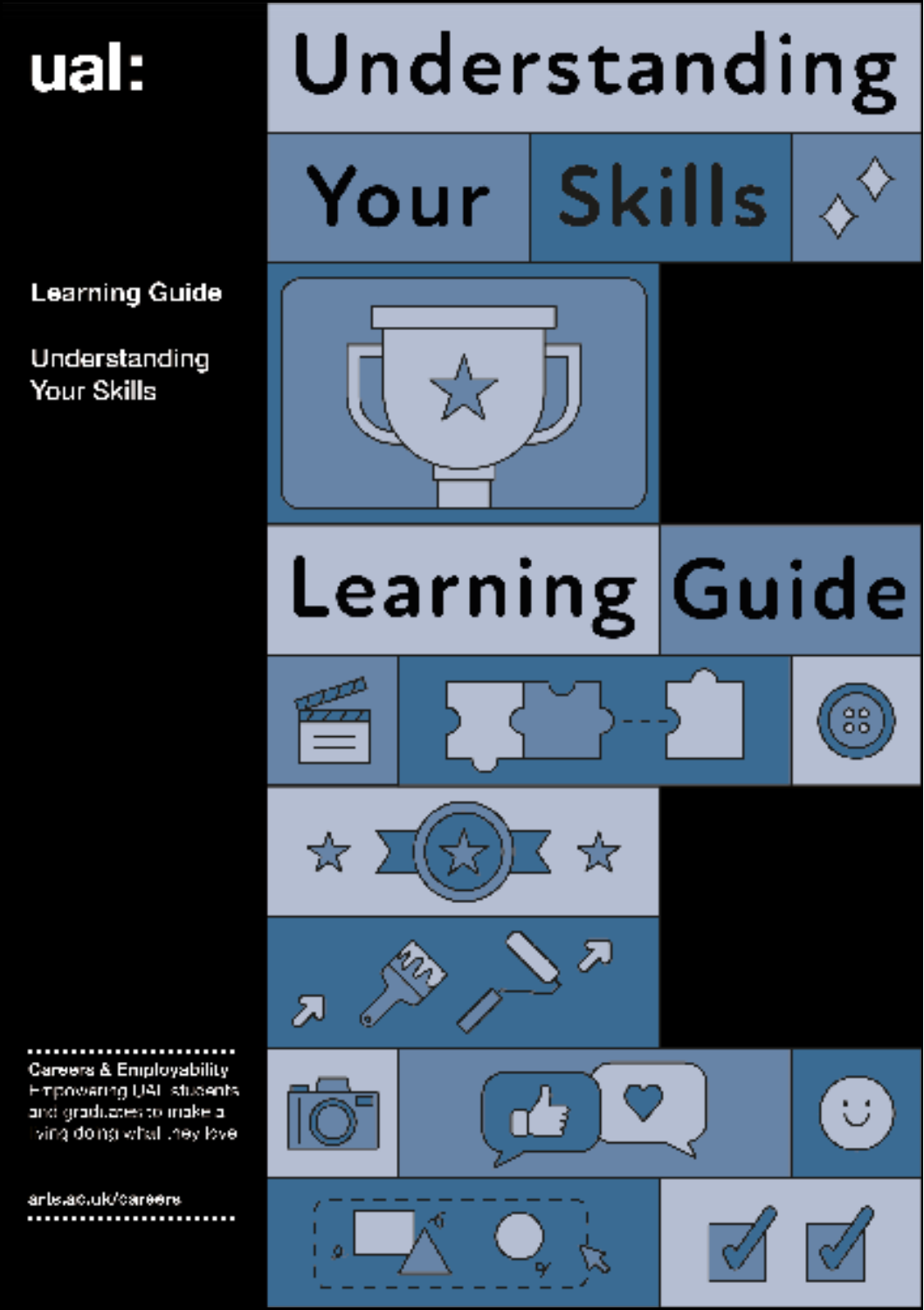**What and Why?**

# $\widetilde{\mathcal{C}}$

## **What are skills?**

It's helpful to think about this term expansively. So consider your

- 'Hard' or technical skills e.g.: Photoshop, welding
- $\cdot$  'Soft' or interpersonal skills e.g.: Communication, teamwork
- • Attributes e.g. Proactive, entrepreneurial
- $\cdot$  Knowledge e.g. Web design, teaching
- • Experience e.g. Management, research

## **Why do I need to know?**

It is important to recognise the skills you already possess as well as the ones you do not yet. Understanding this will enable you to value your knowledge and expertise as well as assist you forming a clearer idea of your potential career path.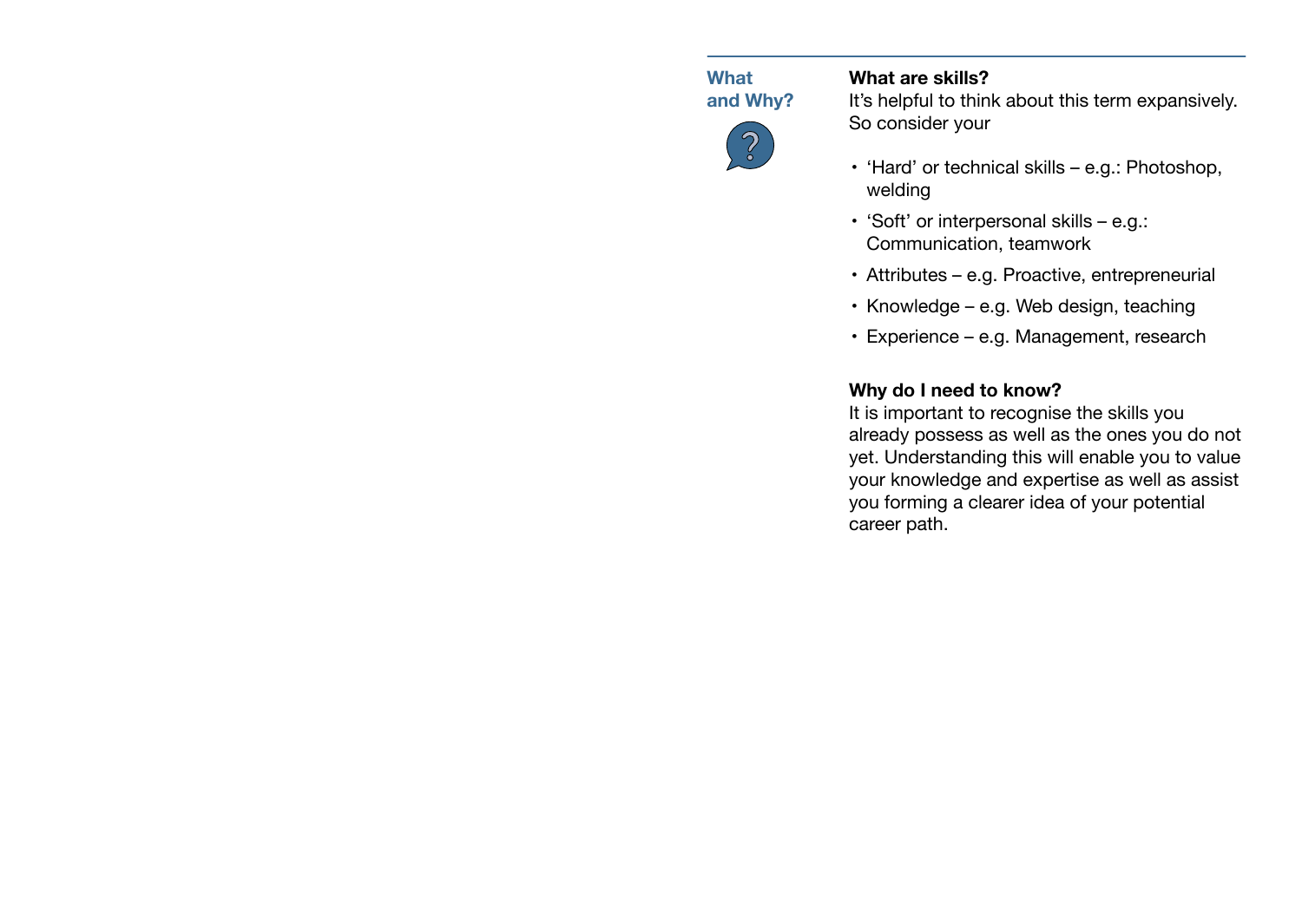

When creating and adding sections to your **IP Insight** profile for your followers and prospective employers to see, you will need to make sure it is accessible to everyone.

Try to remember SCULPTURE: Think **SCULPTURE S**tructure – does it flow? **C**olour and contrast – is it clear? **U**se of images – have you used a caption? Links – do they work correctly? **P**lain English – can you understand it? **Titles – is it laid out clearly? U**ser testing – have others reviewed it? **R**eview – check their feedback **E**dit and fix – make any necessary changes



When uploading your projects from your portfolio or your full portfolio to any online platform, always take into consideration your Intellectual Property (IP) rights.

Carefully consider which projects you want to show, if you worked on them collaboratively, can you tag those you worked with?

If you are adding any media to accompany your experience, consider who has rights to and owns the final project outcome.

Find out more information on IP: creativeip.org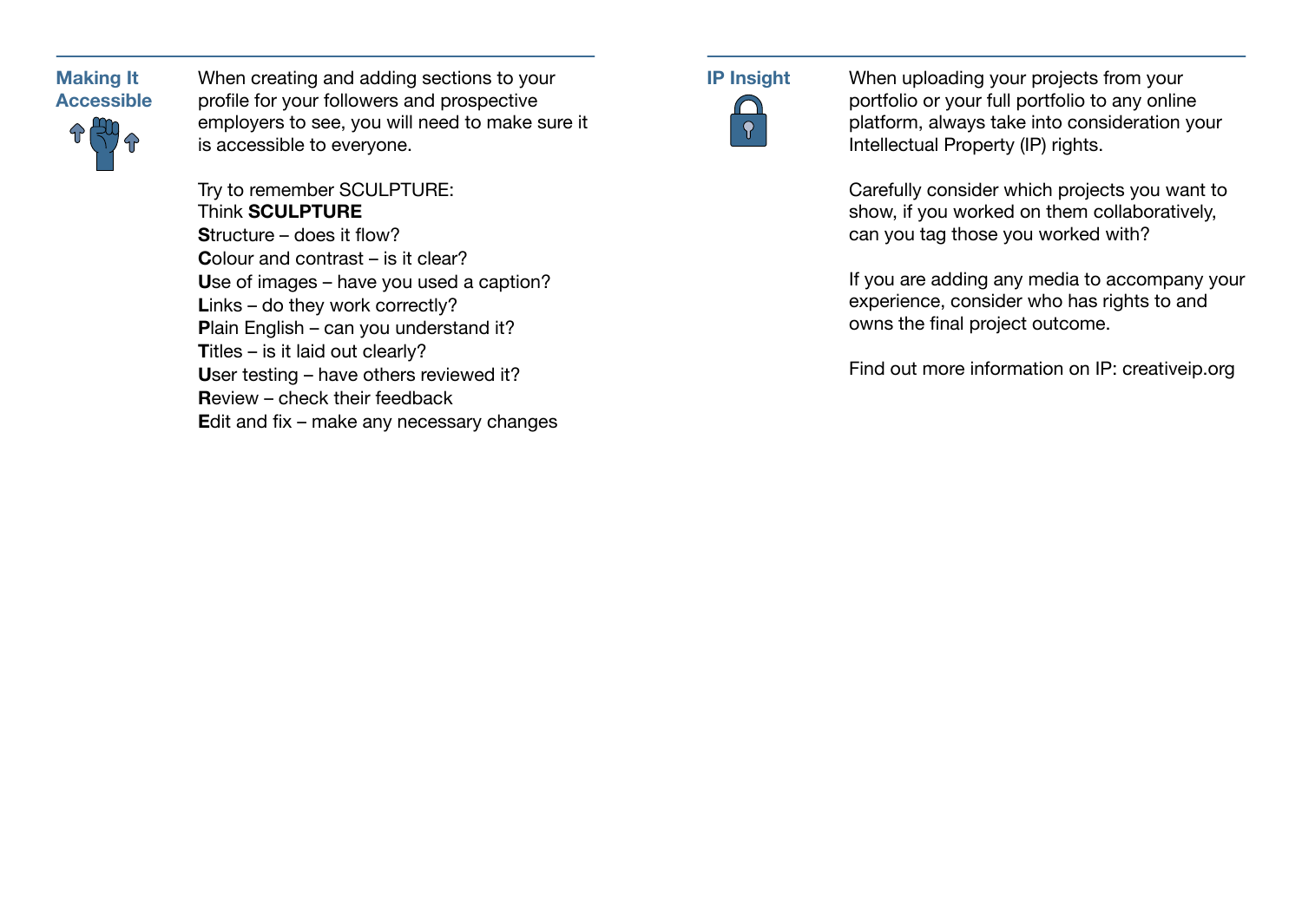

**The Basics** Skills' is broad term that can encompass a **Think about transferrable skills**, consider all range of things, including skills, knowledge, attributes and behaviour.

> The focus should be on reflecting, connecting and articulating – what do I know? What have I learnt? How do these skills relate to what employers or industry are looking for? How can I articulate this for different audiences?

> It's important to think of your skills in the context of your own learning journey and where you want to go next.

Avoid measuring your skills by saying things like 'Photoshop - expert', 'social media – beginner'. These are arbitrary and often inaccurate value judgements.

To articulate and provide evidence for skills, craft stories that demonstrate your ability to do something effectively.

your experience i.e. being part of a sports team, babysitting etc. What did you learn in these roles? If you're looking to change fields, what skills would cross over?

Don't underestimate yourself, you might know a lot more than you probably give yourself credit for.

Don't forget to focus on your technical skills that are relevant to your area of expertise. This could be screen printing, typography, pattern cutting etc.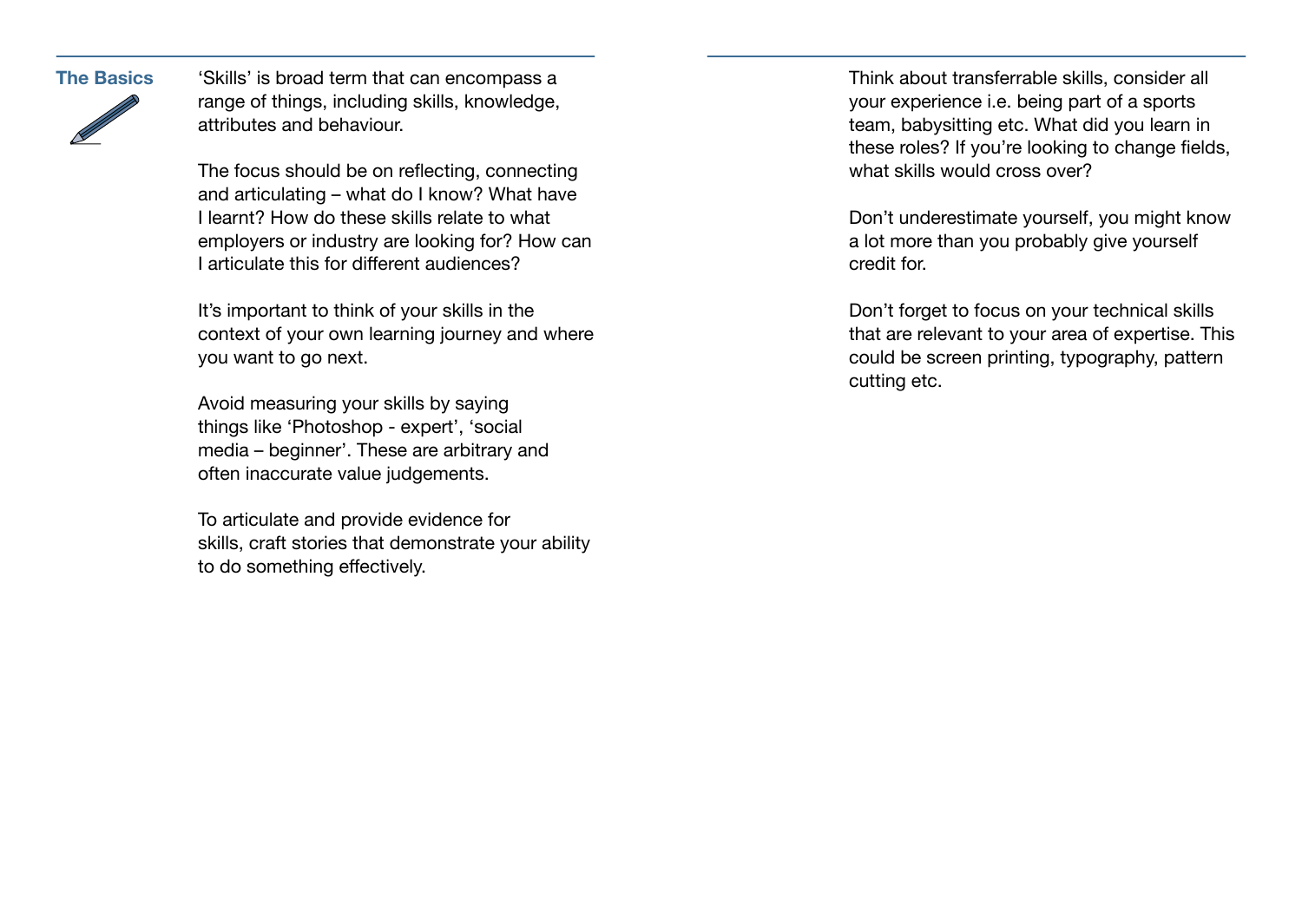**Set Yourself Apart** 



If you are applying for a specific job, always review the job description. This will highlight the skills required and requested for the position which you can then reflect back on your CV. Don't miss out on mentioning the skills they are clearly looking for.

Have a master list of everything you have ever done, not just jobs but projects, competitions etc. This will assist you in identifying your skills, selecting the appropriate ones to highlight and to craft your evidence stories.

You don't have to make a decision on your career now. It's common to have a broad skillset and do lots of different things – sometimes known as slashers, portfolio careers or multi hyphenates. It is also high valued in the creative industries, if someone wants to hire a graphic designer, but you can also do the product photography and write a press release then that's a benefit to the employer.  A broad skillset is also a great asset for the start-up world too if that interests you.

**Checklist** 

**Consider what you want to achieve**   $\Box$ 

Have you given real thought about your career or life goals? It's not always helpful to focus on abstract thoughts like "I want to be successful". So what does success look like? Doing good? Joining the best company in your industry? Being a millionaire? Creating products/stories? Travelling? Inventing a new way of working with ceramics? Being published?

## **Think about how you work best**

Are you a morning person? Do you thrive in a team? Do you want to be a creative in a creative environment OR a creative in a noncreative environment? This may affect the type of roles that would be suited for you.

## **Focus on your transferrable skills**

Often people sell themselves short by only considering the actual task they did i.e. Making drinks when working at a bar. If you are now looking to work in a gallery for example, you can look beyond the 'task' itself and focus on that it was a customer facing role which would be highly relevant. In this role you might have also dealt with complaints etc. Try to unpick each role to make them more relevant to your current goals.